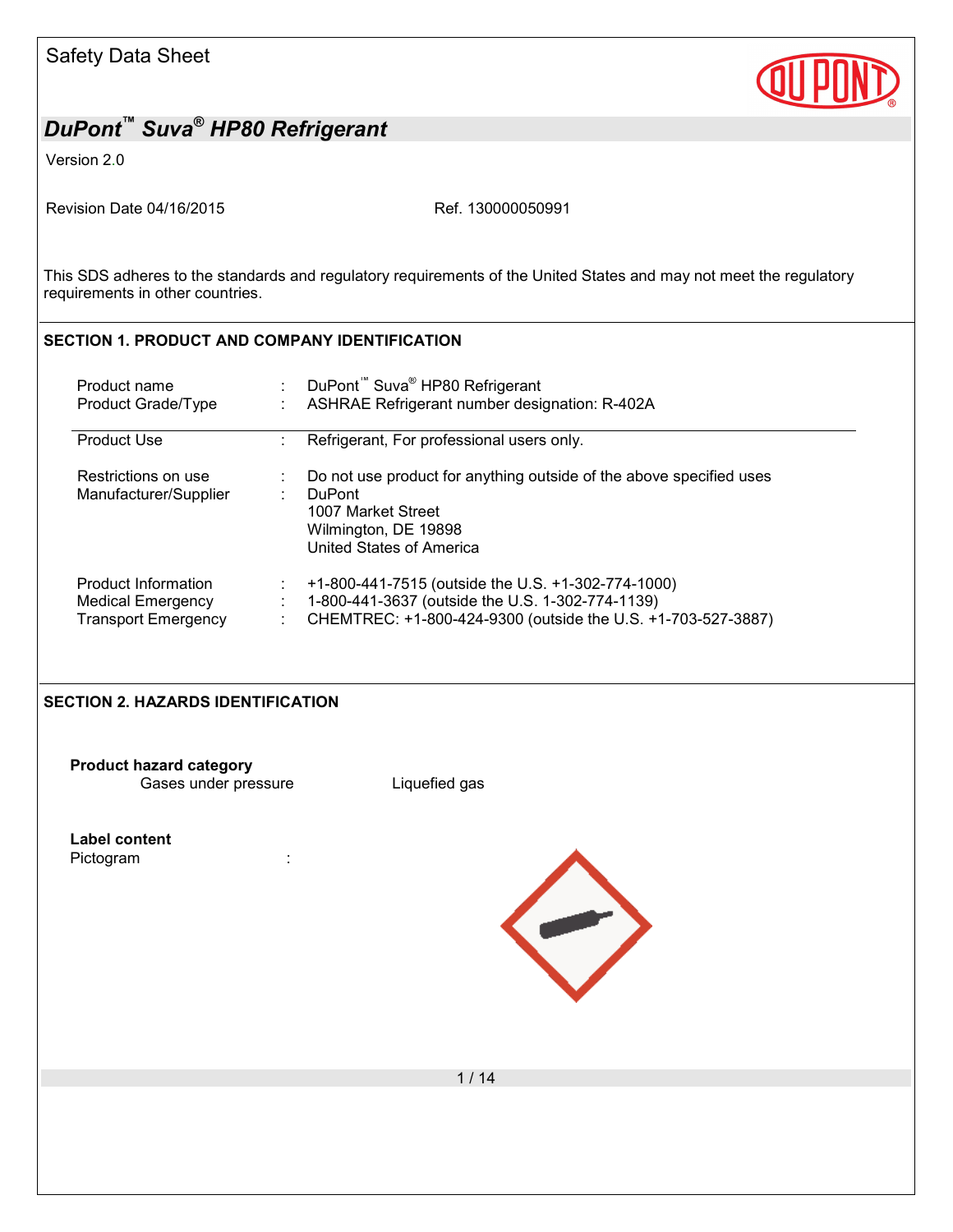

#### Version 2.0

| Revision Date 04/16/2015         | Ref. 130000050991                                          |
|----------------------------------|------------------------------------------------------------|
| Signal word                      | : Warning                                                  |
| Hazardous warnings               | : Contains gas under pressure; may explode if heated.      |
| Hazardous prevention<br>measures | : Protect from sunlight. Store in a well-ventilated place. |

### **Other hazards**

Misuse or intentional inhalation abuse may lead to death without warning. Vapours are heavier than air and can cause suffocation by reducing oxygen available for breathing. Rapid evaporation of the liquid may cause frostbite.

### **SECTION 3. COMPOSITION/INFORMATION ON INGREDIENTS**

| Component                       | CAS-No.  | Concentration |
|---------------------------------|----------|---------------|
| Pentafluoroethane (HFC-125)     | 354-33-6 | 60 %          |
| Chlorodifluoromethane (HCFC-22) | 75-45-6  | 38 %          |
| Propane                         | 74-98-6  | 2%            |
|                                 |          |               |

### **SECTION 4. FIRST AID MEASURES**

General advice : Never give anything by mouth to an unconscious person. When symptoms persist or in all cases of doubt seek medical advice. Never give anything by mouth to an unconscious person. When symptoms persist or in all cases of doubt seek medical advice.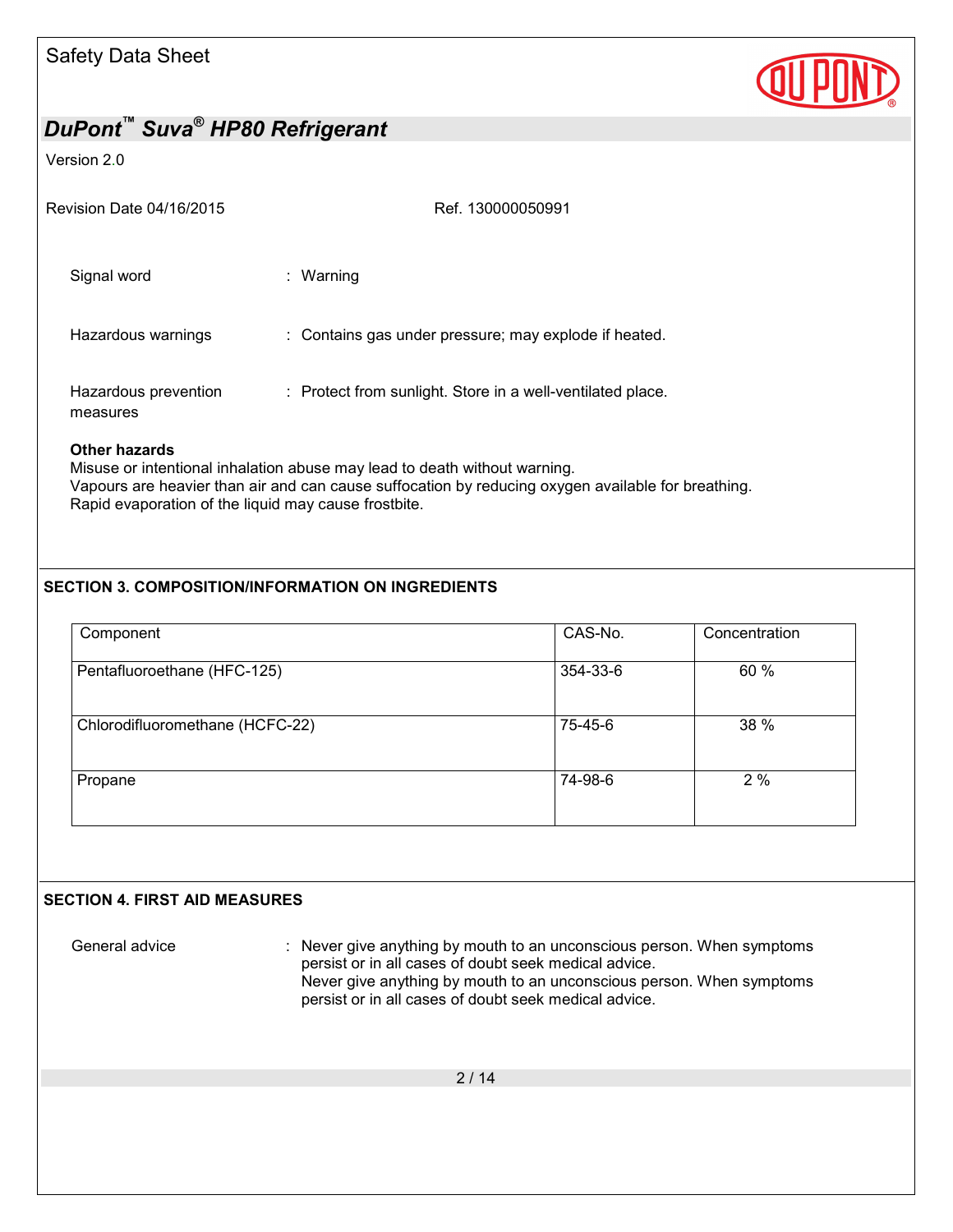

Version 2.0

| Revision Date 04/16/2015                                 | Ref. 130000050991                                                                                                                                                                                                                                                                    |
|----------------------------------------------------------|--------------------------------------------------------------------------------------------------------------------------------------------------------------------------------------------------------------------------------------------------------------------------------------|
| Inhalation                                               | : Remove from exposure, lie down. Move to fresh air. Keep patient warm and at<br>rest. Artificial respiration and/or oxygen may be necessary. Consult a physician.                                                                                                                   |
| Skin contact                                             | : In case of contact, immediately flush skin with plenty of water for at least 15<br>minutes. Take off all contaminated clothing immediately. Consult a physician.<br>Wash contaminated clothing before re-use. Treat for frostbite if necessary by<br>gently warming affected area. |
| Eye contact                                              | : In case of contact, immediately flush eyes with plenty of water for at least 15<br>minutes. Call a physician.                                                                                                                                                                      |
| Ingestion                                                | : Is not considered a potential route of exposure.                                                                                                                                                                                                                                   |
| Most important<br>symptoms/effects, acute<br>and delayed | : Anaesthetic effects Light-headedness irregular heartbeat with a strange<br>sensation in the chest, heart thumping, apprehension, feeling of fainting,<br>dizziness or weakness                                                                                                     |
| Protection of first-aiders                               | : If potential for exposure exists refer to Section 8 for specific personal protective<br>equipment.                                                                                                                                                                                 |
| Notes to physician                                       | : Because of possible disturbances of cardiac rhythm, catecholamine drugs,<br>such as epinephrine, that may be used in situations of emergency life support<br>should be used with special caution.                                                                                  |

### **SECTION 5. FIREFIGHTING MEASURES**

| Suitable extinguishing media      | : Use extinguishing measures that are appropriate to local circumstances and<br>the surrounding environment.                                                                                                                                                                                                                                                                                                                                                                                                                                                |  |
|-----------------------------------|-------------------------------------------------------------------------------------------------------------------------------------------------------------------------------------------------------------------------------------------------------------------------------------------------------------------------------------------------------------------------------------------------------------------------------------------------------------------------------------------------------------------------------------------------------------|--|
| Unsuitable extinguishing<br>media | : No applicable data available.                                                                                                                                                                                                                                                                                                                                                                                                                                                                                                                             |  |
| Specific hazards                  | : Cylinders are equipped with pressure and temperature relief devices, but may<br>still rupture under fire conditions. Decomposition may occur. Contact of<br>welding or soldering torch flame with high concentrations of refrigerant can<br>result in visible changes in the size and colour of the torch flame. This flame<br>effect will only occur in concentrations of product well above the<br>recommended exposure limit. Therefore stop all work and ventilate to<br>disperse refrigerant vapors from the work area before using any open flames. |  |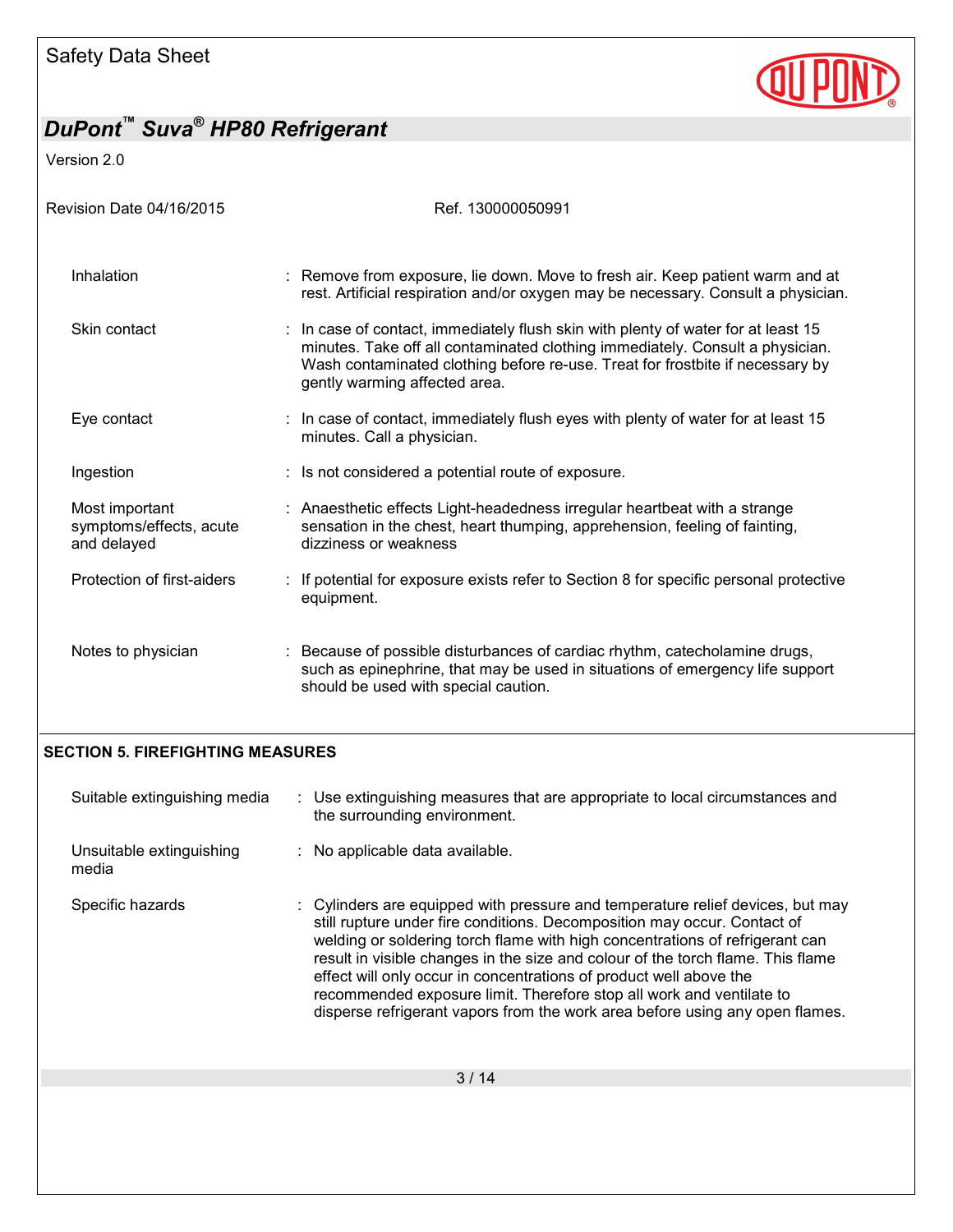Version 2.0

Revision Date 04/16/2015 Ref. 130000050991

|                                                  |   | This substance is not flammable in air at temperatures up to 100 deg. C (212)<br>deg. F) at atmospheric pressure. However, mixtures of this substance with<br>high concentrations of air at elevated pressure and/or temperature can<br>become combustible in the presence of an ignition source. This substance<br>can also become combustible in an oxygen enriched environment (oxygen<br>concentrations greater than that in air). Whether a mixture containing this<br>substance and air, or this substance in an oxygen enriched atmosphere<br>become combustible depends on the inter-relationship of 1) the temperature<br>2) the pressure, and 3) the proportion of oxygen in the mixture. In general,<br>this substance should not be allowed to exist with air above atmospheric<br>pressure or at high temperatures; or in an oxygen enriched environment. For<br>example this substance should NOT be mixed with air under pressure for leak<br>testing or other purposes. Experimental data have also been reported which<br>indicate combustibility of this substance in the presence of certain<br>concentrations of chlorine. |
|--------------------------------------------------|---|------------------------------------------------------------------------------------------------------------------------------------------------------------------------------------------------------------------------------------------------------------------------------------------------------------------------------------------------------------------------------------------------------------------------------------------------------------------------------------------------------------------------------------------------------------------------------------------------------------------------------------------------------------------------------------------------------------------------------------------------------------------------------------------------------------------------------------------------------------------------------------------------------------------------------------------------------------------------------------------------------------------------------------------------------------------------------------------------------------------------------------------------|
| Special protective equipment<br>for firefighters | ÷ | In the event of fire, wear self-contained breathing apparatus. Use personal<br>protective equipment. Wear neoprene gloves during cleaning up work after a<br>fire.                                                                                                                                                                                                                                                                                                                                                                                                                                                                                                                                                                                                                                                                                                                                                                                                                                                                                                                                                                             |
| Further information                              |   | : Use water spray or fog to protect the fire fighters and to cool container. Self-<br>contained breathing apparatus (SCBA) is required if containers rupture and<br>contents are released under fire conditions.<br>Water runoff should be contained and neutralized prior to release.                                                                                                                                                                                                                                                                                                                                                                                                                                                                                                                                                                                                                                                                                                                                                                                                                                                         |

#### **SECTION 6. ACCIDENTAL RELEASE MEASURES**

NOTE: Review FIRE FIGHTING MEASURES and HANDLING (PERSONNEL) sections before proceeding with clean-up. Use appropriate PERSONAL PROTECTIVE EQUIPMENT during clean-up.

| Safeguards (Personnel)    | : Evacuate personnel to safe areas. Ventilate area, especially low or enclosed<br>places where heavy vapours might collect. Refer to protective measures<br>listed in sections 7 and 8. |
|---------------------------|-----------------------------------------------------------------------------------------------------------------------------------------------------------------------------------------|
| Environmental precautions | $\therefore$ Should not be released into the environment.<br>In accordance with local and national regulations.                                                                         |
| Spill Cleanup             | Evaporates.<br>Ventilate area using forced ventilation, especially low or enclosed places<br>where heavy vapors might collect.                                                          |
|                           | 4/14                                                                                                                                                                                    |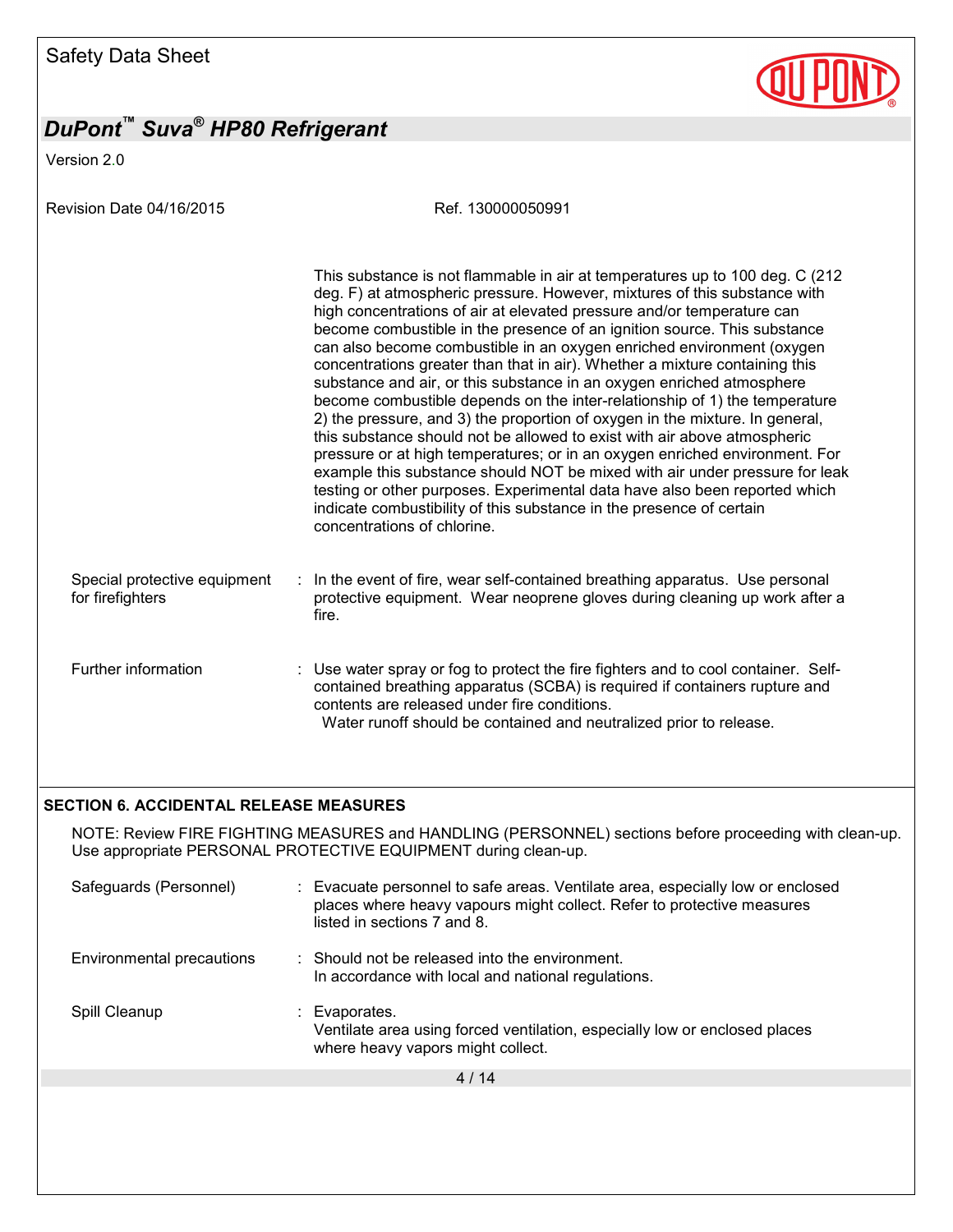| Safety Data Sheet                                         |                                                                                                                                                                                                                                                                                                                                                                                                                                                                                                                                                                                                                                                                                                                                                                                                                                                                                                  |
|-----------------------------------------------------------|--------------------------------------------------------------------------------------------------------------------------------------------------------------------------------------------------------------------------------------------------------------------------------------------------------------------------------------------------------------------------------------------------------------------------------------------------------------------------------------------------------------------------------------------------------------------------------------------------------------------------------------------------------------------------------------------------------------------------------------------------------------------------------------------------------------------------------------------------------------------------------------------------|
| DuPont™ Suva <sup>®</sup> HP80 Refrigerant<br>Version 2.0 |                                                                                                                                                                                                                                                                                                                                                                                                                                                                                                                                                                                                                                                                                                                                                                                                                                                                                                  |
| Revision Date 04/16/2015                                  | Ref. 130000050991                                                                                                                                                                                                                                                                                                                                                                                                                                                                                                                                                                                                                                                                                                                                                                                                                                                                                |
| Accidental Release Measures                               | : Avoid open flames and high temperatures. Self-contained breathing<br>apparatus (SCBA) is required if a large release occurs.                                                                                                                                                                                                                                                                                                                                                                                                                                                                                                                                                                                                                                                                                                                                                                   |
| <b>SECTION 7. HANDLING AND STORAGE</b>                    |                                                                                                                                                                                                                                                                                                                                                                                                                                                                                                                                                                                                                                                                                                                                                                                                                                                                                                  |
| Handling (Personnel)                                      | : Avoid breathing vapours or mist. Avoid skin or eye contact with liquid. Use<br>sufficient ventilation to keep employee exposure below recommended limits.<br>Wash hands thoroughly after handling.<br>Handle in accordance with good industrial hygiene and safety practice.                                                                                                                                                                                                                                                                                                                                                                                                                                                                                                                                                                                                                   |
| Handling (Physical Aspects)                               | The product should not be mixed with air for leak testing or used with air for<br>any other purpose above atmospheric pressure. Contact with chlorine or<br>other strong oxidizing agents should also be avoided.                                                                                                                                                                                                                                                                                                                                                                                                                                                                                                                                                                                                                                                                                |
| Dust explosion class                                      | : Not applicable                                                                                                                                                                                                                                                                                                                                                                                                                                                                                                                                                                                                                                                                                                                                                                                                                                                                                 |
| Storage                                                   | : Valve protection caps and valve outlet threaded plugs must remain in place<br>unless container is secured with valve outlet piped to use point. Do not drag,<br>slide or roll cylinders. Use a suitable hand truck for cylinder movement. Use a<br>pressure reducing regulator when connecting cylinder to lower pressure<br>(<3000 psig) piping or systems. Never attempt to lift cylinder by its cap. Use a<br>check valve or trap in the discharge line to prevent hazardous back flow into<br>the cylinder. Cylinders should be stored upright and firmly secured to<br>prevent falling or being knocked over.<br>Separate full containers from empty containers. Keep at temperature not<br>exceeding 52°C. Do not store near combustible materials. Avoid area where<br>salt or other corrosive materials are present.<br>The product has an indefinite shelf life when stored properly. |
| Storage period                                            | $:$ > 10 yr                                                                                                                                                                                                                                                                                                                                                                                                                                                                                                                                                                                                                                                                                                                                                                                                                                                                                      |
| Storage temperature                                       | : $<$ 52 °C (< 126 °F)                                                                                                                                                                                                                                                                                                                                                                                                                                                                                                                                                                                                                                                                                                                                                                                                                                                                           |
| <b>SECTION 8. EXPOSURE CONTROLS/PERSONAL PROTECTION</b>   |                                                                                                                                                                                                                                                                                                                                                                                                                                                                                                                                                                                                                                                                                                                                                                                                                                                                                                  |
| Engineering controls                                      | : Refrigerant Concentration monitors may be necessary to determine vapor<br>concentrations in work areas prior to use of torches or other open flames, or if<br>employees are entering enclosed areas. Use sufficient ventilation to keep<br>employee exposure below recommended limits. Local exhaust should be<br>used when large amounts are released. Mechanical ventilation should be                                                                                                                                                                                                                                                                                                                                                                                                                                                                                                       |
|                                                           | 5/14                                                                                                                                                                                                                                                                                                                                                                                                                                                                                                                                                                                                                                                                                                                                                                                                                                                                                             |
|                                                           |                                                                                                                                                                                                                                                                                                                                                                                                                                                                                                                                                                                                                                                                                                                                                                                                                                                                                                  |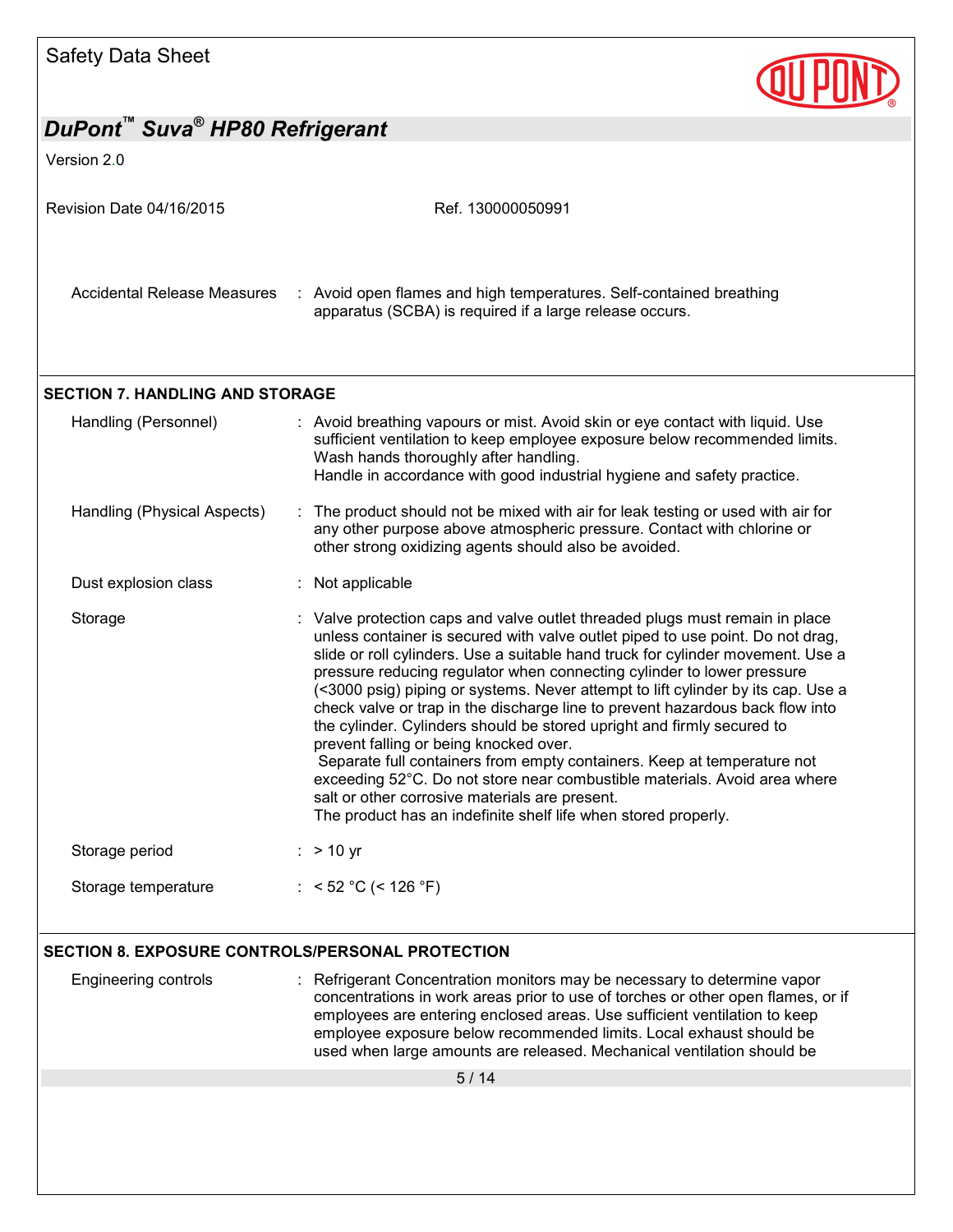

| DuPont™ Suva <sup>®</sup> HP80 Refrigerant                 |          |                                                                                                                                                                                                 |                                 |                                                                            |           |  |  |
|------------------------------------------------------------|----------|-------------------------------------------------------------------------------------------------------------------------------------------------------------------------------------------------|---------------------------------|----------------------------------------------------------------------------|-----------|--|--|
| Version 2.0                                                |          |                                                                                                                                                                                                 |                                 |                                                                            |           |  |  |
| Revision Date 04/16/2015                                   |          | Ref. 130000050991                                                                                                                                                                               |                                 |                                                                            |           |  |  |
|                                                            |          |                                                                                                                                                                                                 | used in low or enclosed places. |                                                                            |           |  |  |
| Personal protective equipment<br>Respiratory protection    |          | : Under normal manufacturing conditions, no respiratory protection is required<br>when using this product.                                                                                      |                                 |                                                                            |           |  |  |
| Hand protection                                            |          |                                                                                                                                                                                                 |                                 | : Additional protection: Impervious gloves                                 |           |  |  |
| Eye protection                                             |          | : Wear safety glasses with side shields. Additionally wear a face shield where<br>the possibility exists for face contact due to splashing, spraying or airborne<br>contact with this material. |                                 |                                                                            |           |  |  |
| Protective measures                                        |          | occurs.                                                                                                                                                                                         |                                 | : Self-contained breathing apparatus (SCBA) is required if a large release |           |  |  |
| <b>Exposure Guidelines</b><br><b>Exposure Limit Values</b> |          |                                                                                                                                                                                                 |                                 |                                                                            |           |  |  |
| Pentafluoroethane<br>AEL*                                  | (DUPONT) |                                                                                                                                                                                                 | 1,000 ppm                       | 8 & 12 hr. TWA                                                             |           |  |  |
| Chlorodifluoromethane<br><b>TLV</b>                        | (ACGIH)  |                                                                                                                                                                                                 | 1,000 ppm                       | <b>TWA</b>                                                                 |           |  |  |
| Propane<br>Permissible<br>exposure limit:                  | (OSHA)   |                                                                                                                                                                                                 | 1,000 ppm                       | 1,800 mg/m3                                                                | 8 hr. TWA |  |  |
| 1,1,1-Trifluoroethane<br>AEL*                              |          | (DUPONT)                                                                                                                                                                                        | 1,000 ppm                       | 8 & 12 hr. TWA                                                             |           |  |  |
| Pentafluoroethane<br>AEL*                                  |          | (DUPONT)                                                                                                                                                                                        | 1,000 ppm                       | 8 & 12 hr. TWA                                                             |           |  |  |
| 1,1,1,2-Tetrafluoroethane<br>AEL *                         | (DUPONT) |                                                                                                                                                                                                 | 1,000 ppm                       | 8 & 12 hr. TWA                                                             |           |  |  |
|                                                            |          |                                                                                                                                                                                                 |                                 | 6/14                                                                       |           |  |  |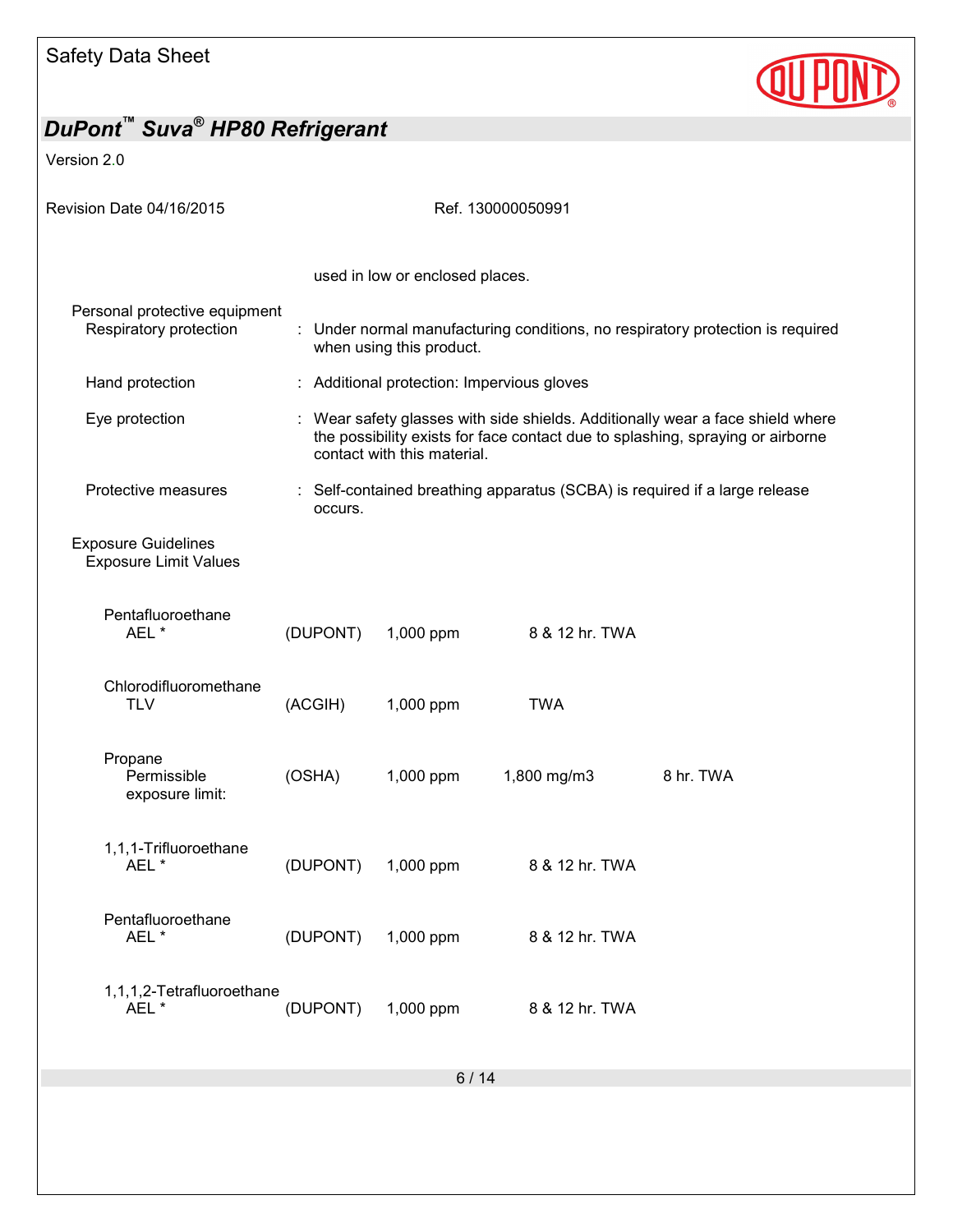

Version 2.0

Revision Date 04/16/2015 Ref. 130000050991

\* AEL is DuPont's Acceptable Exposure Limit. Where governmentally imposed occupational exposure limits which are lower than the AEL are in effect, such limits shall take precedence.

#### **SECTION 9. PHYSICAL AND CHEMICAL PROPERTIES**

| Appearance<br>Physical state<br>Form<br>Color | gaseous<br>Liquefied gas<br>clear, colourless                     |
|-----------------------------------------------|-------------------------------------------------------------------|
| Odor                                          | slight, ether-like                                                |
| Odor threshold                                | No applicable data available.                                     |
| pH                                            | neutral                                                           |
| Melting point/range                           | No applicable data available.                                     |
| Boiling point/boiling range                   | : Boiling point<br>-48.9 °C (-56.0 °F)                            |
| Flash point                                   | does not flash                                                    |
| Evaporation rate                              | $\therefore$ > 1<br>$(CCL4=1.0)$                                  |
| Flammability (solid, gas)                     | Not applicable                                                    |
| Upper explosion limit                         | Method: None per ASTM E681                                        |
| Lower explosion limit                         | Method: None per ASTM E681                                        |
| Vapor pressure                                | 13,499 hPa at 25 °C (77 °F)                                       |
| Vapor density                                 | 3.6 at 25 $^{\circ}$ C (77 $^{\circ}$ F) and 1013 hPa (Air = 1.0) |
| Specific gravity (Relative<br>density)        | : 1.15 at 25 °C (77 °F)                                           |
| Water solubility                              | : not determined                                                  |
| Solubility(ies)                               | No applicable data available.                                     |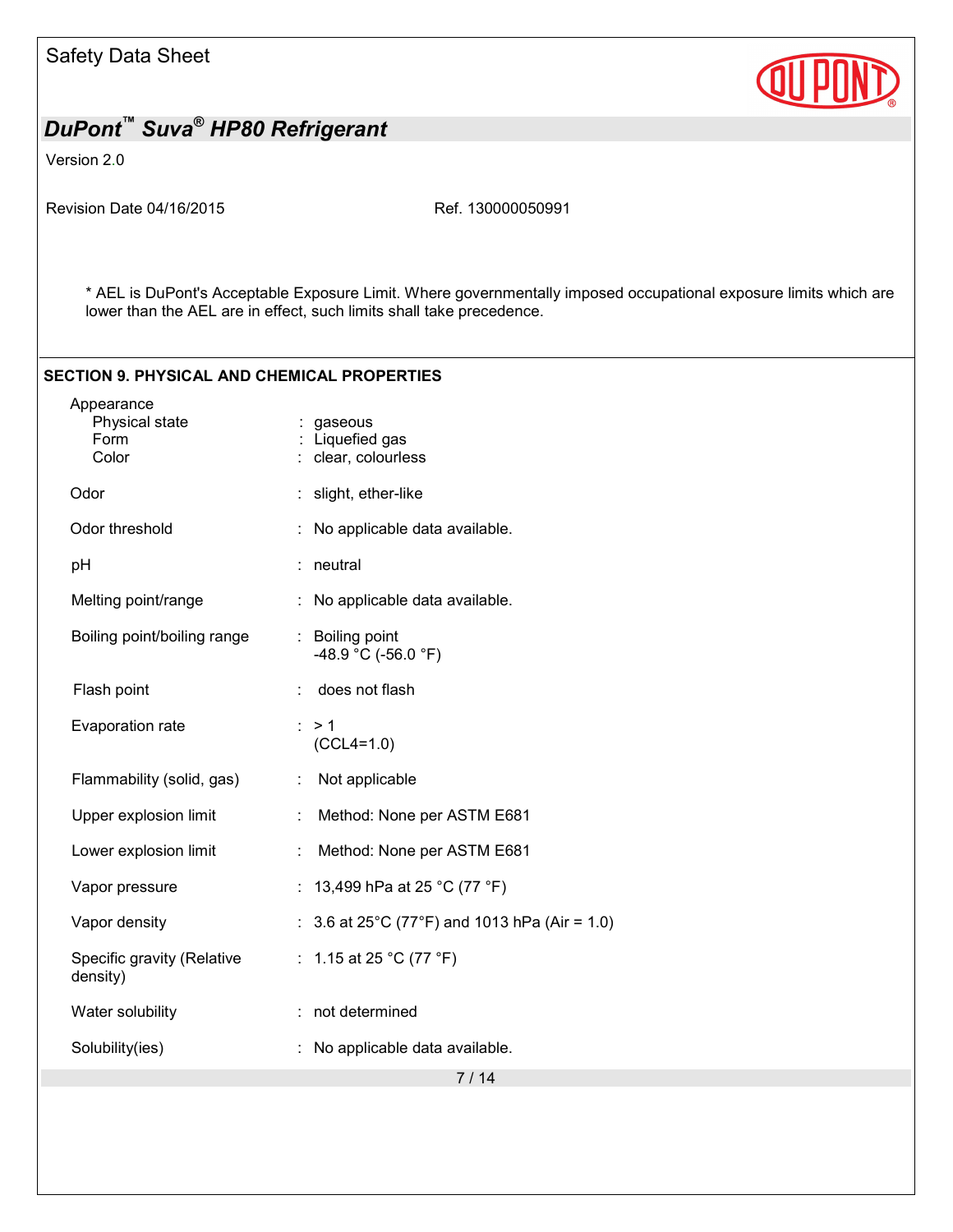

### Version 2.0

| Revision Date 04/16/2015                   | Ref. 130000050991                   |
|--------------------------------------------|-------------------------------------|
| Partition coefficient: n-<br>octanol/water | : No applicable data available.     |
| Auto-ignition temperature                  | : No applicable data available.     |
| Decomposition temperature                  | No applicable data available.<br>t. |
| Viscosity, kinematic                       | No applicable data available.       |
| Viscosity                                  | No applicable data available.       |
| % Volatile                                 | $: 100 \%$                          |
|                                            |                                     |

#### **SECTION 10. STABILITY AND REACTIVITY**

| Reactivity                            | Stable at normal ambient temperature and pressure.                                                                                                                                                                                                                                                                                                                                                         |
|---------------------------------------|------------------------------------------------------------------------------------------------------------------------------------------------------------------------------------------------------------------------------------------------------------------------------------------------------------------------------------------------------------------------------------------------------------|
| Chemical stability                    | Stable at normal temperatures and storage conditions.                                                                                                                                                                                                                                                                                                                                                      |
| Possibility of hazardous<br>reactions | Polymerization will not occur.                                                                                                                                                                                                                                                                                                                                                                             |
| Conditions to avoid                   | Avoid open flames and high temperatures.                                                                                                                                                                                                                                                                                                                                                                   |
| Incompatible materials                | Alkali metals Alkaline earth metals, Powdered metals, Powdered metal salts                                                                                                                                                                                                                                                                                                                                 |
| Hazardous decomposition<br>products   | Decomposition products are hazardous., The exact nature of the<br>decomposition products will depend upon exposure conditions - temperature,<br>access to oxygen, high temperatures (open flames, glowing metal surfaces,<br>etc.) forming hydrochloric and hydrofluoric acids, and possibly carbonyl<br>halides., These materials are toxic and irritating., Avoid contact with<br>decomposition products |

### **SECTION 11. TOXICOLOGICAL INFORMATION**

| Pentafluoroethane (HFC-125)<br>Inhalation 4 h LC50               | $:$ > 800000 ppm, Rat                        |
|------------------------------------------------------------------|----------------------------------------------|
| Inhalation No Observed<br><b>Adverse Effect</b><br>Concentration | : $100000$ ppm, Dog<br>Cardiac sensitization |
| <b>Inhalation Low Observed</b>                                   | $: 75000$ ppm, Dog                           |
|                                                                  |                                              |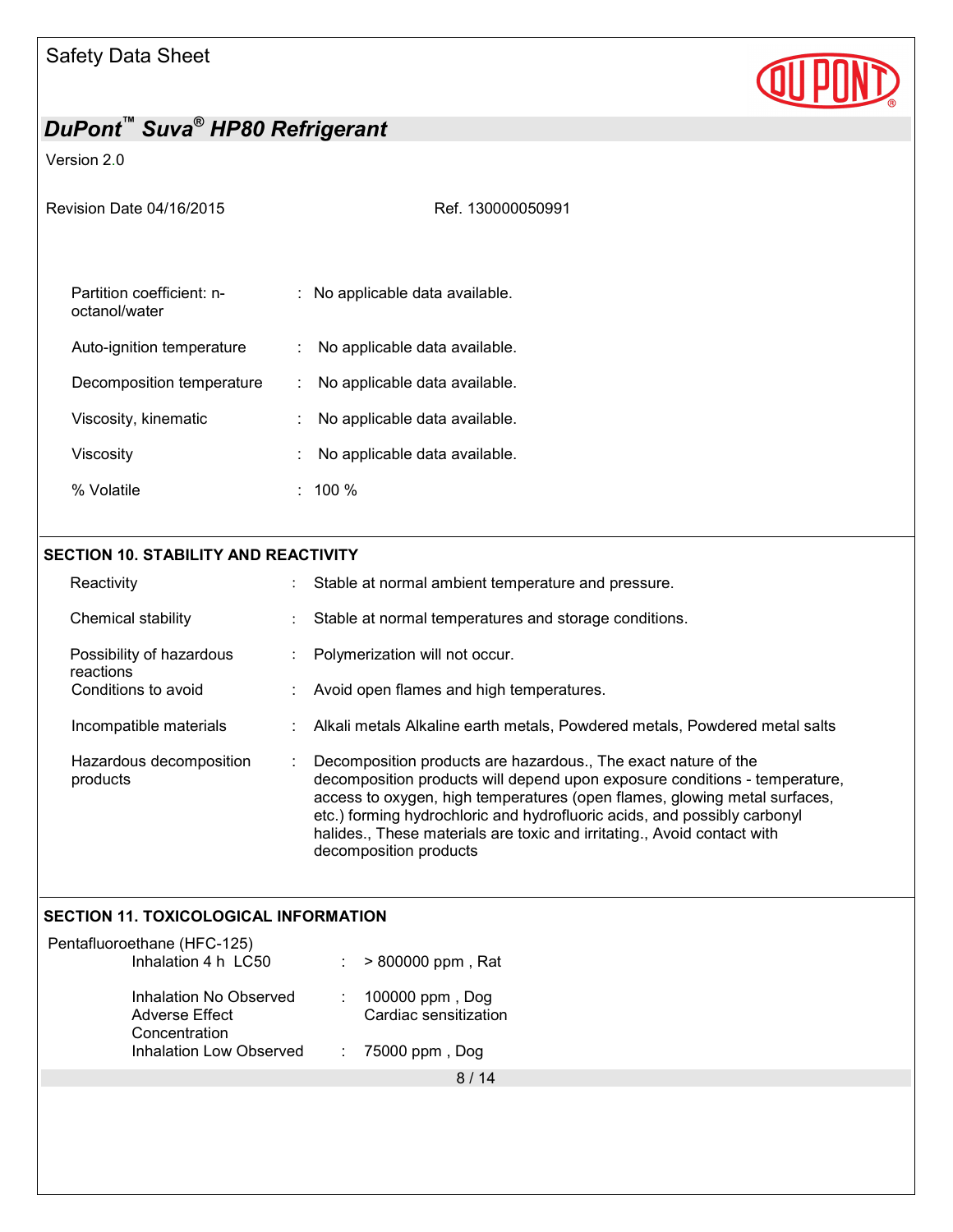

Version 2.0

| Revision Date 04/16/2015                                          | Ref. 130000050991                                                                                                                                                                                                 |
|-------------------------------------------------------------------|-------------------------------------------------------------------------------------------------------------------------------------------------------------------------------------------------------------------|
|                                                                   |                                                                                                                                                                                                                   |
| <b>Adverse Effect</b><br>Concentration (LOAEC)                    | Cardiac sensitization                                                                                                                                                                                             |
| Skin sensitization                                                | Does not cause respiratory sensitisation., human                                                                                                                                                                  |
| Repeated dose toxicity                                            | Inhalation<br>Rat                                                                                                                                                                                                 |
|                                                                   | gas<br>NOAEL: > 50000,<br>No toxicologically significant effects were found.                                                                                                                                      |
| Carcinogenicity                                                   | Not classifiable as a human carcinogen.<br>Overall weight of evidence indicates that the substance is not<br>carcinogenic.                                                                                        |
| Mutagenicity                                                      | Animal testing did not show any mutagenic effects.<br>Evidence suggests this substance does not cause genetic damage in<br>cultured mammalian cells.<br>Did not cause genetic damage in cultured bacterial cells. |
| Reproductive toxicity<br>÷                                        | No toxicity to reproduction<br>Animal testing showed no reproductive toxicity.                                                                                                                                    |
| Teratogenicity                                                    | Animal testing showed no developmental toxicity.                                                                                                                                                                  |
| Further information                                               | Cardiac sensitisation threshold limit: 490000 mg/m3                                                                                                                                                               |
| Chlorodifluoromethane (HCFC-22)<br>Inhalation 4 h LC50            | > 150000 ppm, Mouse                                                                                                                                                                                               |
| <b>Inhalation Low Observed</b><br>÷<br><b>Adverse Effect</b>      | 50000 ppm, Dog<br>Cardiac sensitization                                                                                                                                                                           |
| Concentration (LOAEC)<br>Inhalation No Observed<br>Adverse Effect | 25000 ppm, Dog<br>$\mathcal{L}_{\mathcal{A}}$<br>Cardiac sensitization                                                                                                                                            |
| Concentration<br>Skin irritation                                  | Not expected to cause skin irritation based on expert review of the<br>properties of the substance.                                                                                                               |
| Eye irritation                                                    | Not expected to cause eye irritation based on expert review of the<br>properties of the substance.                                                                                                                |
| Skin sensitization                                                | Not expected to cause sensitization based on expert review of the<br>properties of the substance.                                                                                                                 |
|                                                                   | 9/14                                                                                                                                                                                                              |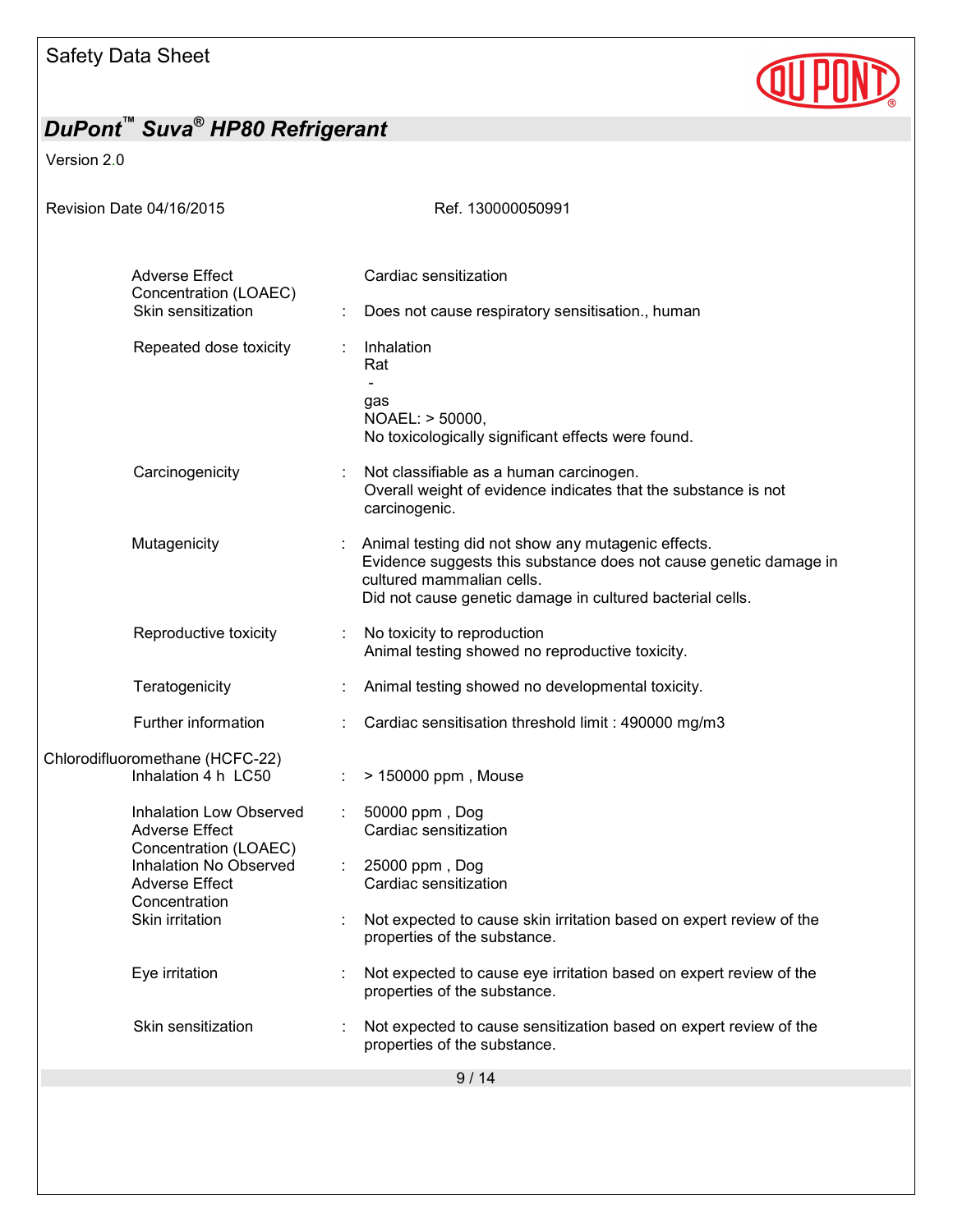

| DuPont™ Suva <sup>®</sup> HP80 Refrigerant |                                                                                                                              |                             |                                                                                                                            |
|--------------------------------------------|------------------------------------------------------------------------------------------------------------------------------|-----------------------------|----------------------------------------------------------------------------------------------------------------------------|
| Version 2.0                                |                                                                                                                              |                             |                                                                                                                            |
| Revision Date 04/16/2015                   |                                                                                                                              |                             | Ref. 130000050991                                                                                                          |
|                                            | Repeated dose toxicity                                                                                                       |                             | Inhalation<br>Mouse<br>$\blacksquare$<br>gas<br>No toxicologically significant effects were found.                         |
|                                            | Carcinogenicity                                                                                                              |                             | Not classifiable as a human carcinogen.<br>Overall weight of evidence indicates that the substance is not<br>carcinogenic. |
|                                            | Mutagenicity                                                                                                                 |                             | Animal testing did not show any mutagenic effects.<br>Experiments showed mutagenic effects in cultured bacterial cells.    |
|                                            | Reproductive toxicity                                                                                                        | ÷                           | No toxicity to reproduction                                                                                                |
|                                            | Teratogenicity                                                                                                               |                             | Animal testing showed effects on embryo-fetal development at levels<br>equal to or above those causing maternal toxicity.  |
|                                            | Further information                                                                                                          |                             | Cardiac sensitisation threshold limit : 175000 mg/m3                                                                       |
| Propane                                    | Inhalation 4 h LC50                                                                                                          |                             | > 200000 ppm, Rat                                                                                                          |
|                                            | Inhalation Low Observed<br><b>Adverse Effect</b><br>Concentration (LOAEC)<br>Inhalation No Observed<br><b>Adverse Effect</b> | $\mathcal{L}^{\mathcal{L}}$ | 100000 ppm, Dog<br>Cardiac sensitization<br>50000 ppm, Dog<br>Cardiac sensitization                                        |
|                                            | Concentration<br>Dermal                                                                                                      |                             | Not applicable                                                                                                             |
|                                            | Oral                                                                                                                         |                             | Not applicable                                                                                                             |
|                                            | Skin irritation                                                                                                              |                             | Not applicable                                                                                                             |
|                                            | Eye irritation                                                                                                               |                             | Not applicable                                                                                                             |
|                                            | Skin sensitization                                                                                                           |                             | Not applicable                                                                                                             |
|                                            | Repeated dose toxicity                                                                                                       |                             | Inhalation<br>Rat                                                                                                          |
|                                            |                                                                                                                              |                             | gas                                                                                                                        |
|                                            |                                                                                                                              |                             | 10/14                                                                                                                      |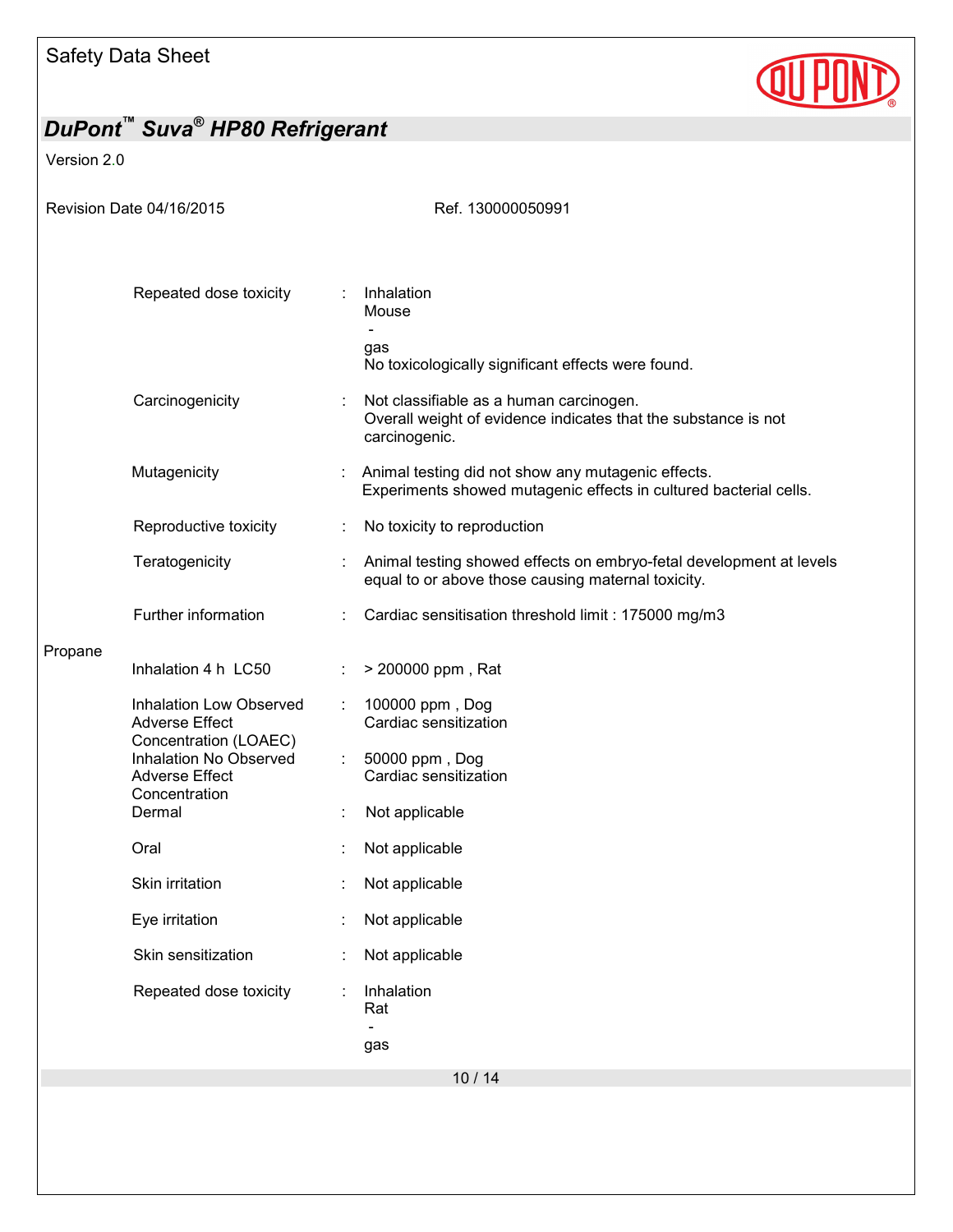

Version 2.0

| Revision Date 04/16/2015                                                                                                                                                                                                                                                                                                                                                                                                                                                                                                                                                                          | Ref. 130000050991                                                                                                                                                                            |  |  |
|---------------------------------------------------------------------------------------------------------------------------------------------------------------------------------------------------------------------------------------------------------------------------------------------------------------------------------------------------------------------------------------------------------------------------------------------------------------------------------------------------------------------------------------------------------------------------------------------------|----------------------------------------------------------------------------------------------------------------------------------------------------------------------------------------------|--|--|
| Mutagenicity                                                                                                                                                                                                                                                                                                                                                                                                                                                                                                                                                                                      | No toxicologically significant effects were found.<br>Tests on bacterial or mammalian cell cultures did not show mutagenic<br>effects.<br>Animal testing did not show any mutagenic effects. |  |  |
| Reproductive toxicity                                                                                                                                                                                                                                                                                                                                                                                                                                                                                                                                                                             | No toxicity to reproduction<br>Animal testing showed no reproductive toxicity.                                                                                                               |  |  |
| Teratogenicity                                                                                                                                                                                                                                                                                                                                                                                                                                                                                                                                                                                    | Animal testing showed no developmental toxicity.                                                                                                                                             |  |  |
| Further information                                                                                                                                                                                                                                                                                                                                                                                                                                                                                                                                                                               | Cardiac sensitisation threshold limit: 180369 mg/m3                                                                                                                                          |  |  |
| Carcinogenicity<br>The carcinogenicity classifications for this product and/or its ingredients have been determined according<br>to HazCom 2012, Appendix A.6. The classifications may differ from those listed in the National Toxicology<br>Program (NTP) Report on Carcinogens (latest edition) or those found to be a potential carcinogen in the<br>International Agency for Research on Cancer (IARC) Monographs (latest edition).<br>None of the components present in this material at concentrations equal to or greater than 0.1% are listed<br>by IARC, NTP, or OSHA, as a carcinogen. |                                                                                                                                                                                              |  |  |
| <b>SECTION 12. ECOLOGICAL INFORMATION</b>                                                                                                                                                                                                                                                                                                                                                                                                                                                                                                                                                         |                                                                                                                                                                                              |  |  |
| <b>Aquatic Toxicity</b><br>Pentafluoroethane (HFC-125)<br>96 h LC50                                                                                                                                                                                                                                                                                                                                                                                                                                                                                                                               | Oncorhynchus mykiss (rainbow trout) 450 mg/l<br>Information given is based on data obtained from similar substances.                                                                         |  |  |
| 96 h ErC50                                                                                                                                                                                                                                                                                                                                                                                                                                                                                                                                                                                        | Algae 142 mg/l<br>Information given is based on data obtained from similar substances.                                                                                                       |  |  |
| 72 h NOEC                                                                                                                                                                                                                                                                                                                                                                                                                                                                                                                                                                                         | Pseudokirchneriella subcapitata (green algae) 13.2 mg/l<br>Information given is based on data obtained from similar substances.                                                              |  |  |
| 48 h EC50                                                                                                                                                                                                                                                                                                                                                                                                                                                                                                                                                                                         | Daphnia magna (Water flea) 980 mg/l<br>Information given is based on data obtained from similar substances.                                                                                  |  |  |
| Chlorodifluoromethane (HCFC-22)<br>96 h LC50                                                                                                                                                                                                                                                                                                                                                                                                                                                                                                                                                      | Zebra fish 777 mg/l                                                                                                                                                                          |  |  |
|                                                                                                                                                                                                                                                                                                                                                                                                                                                                                                                                                                                                   | 11/14                                                                                                                                                                                        |  |  |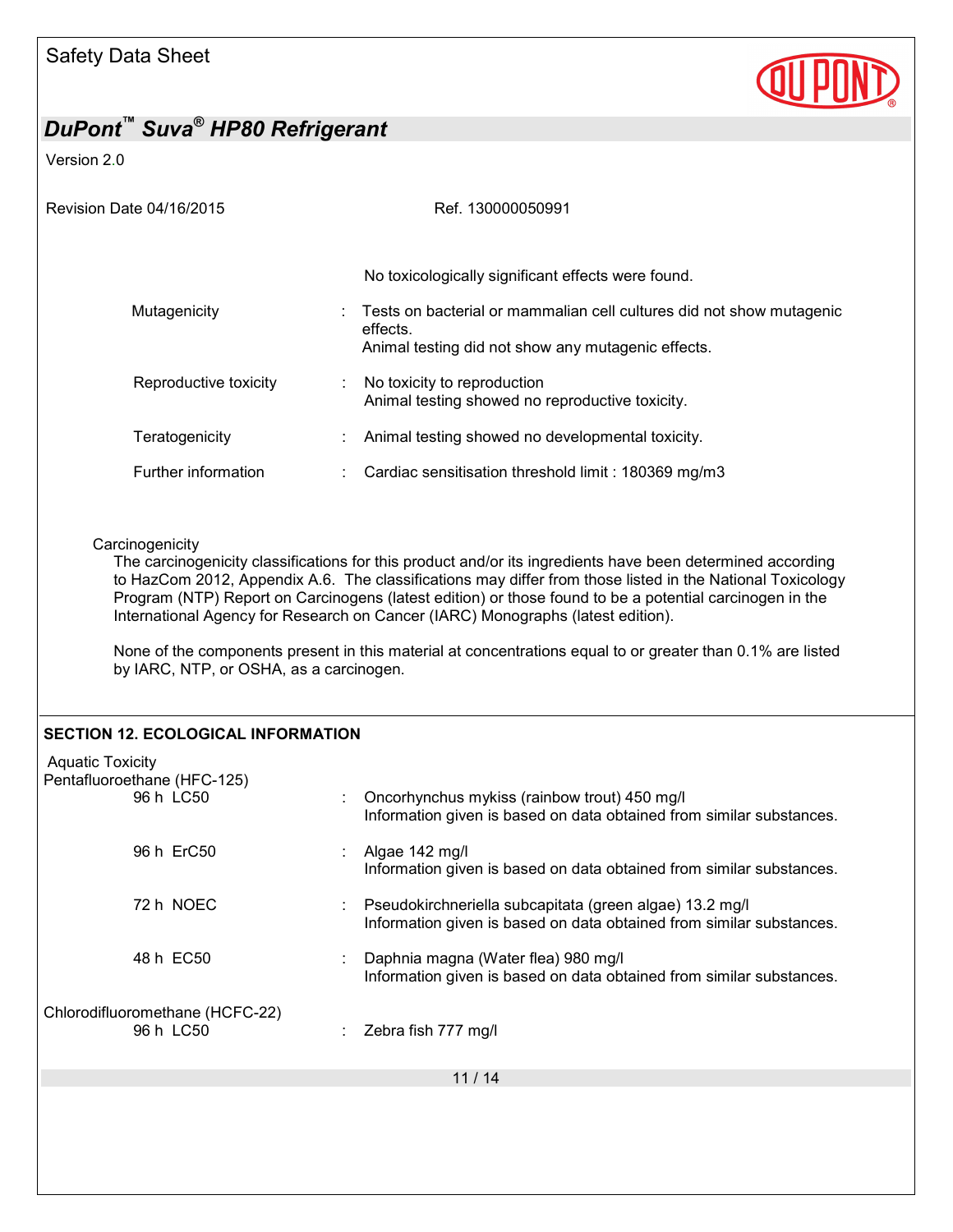

| DuPont <sup>™</sup> Suva <sup>®</sup> HP80 Refrigerant                                                                                                                                                                                                                                                                                                                      |                                                             |  |                                                                                                     |  |  |
|-----------------------------------------------------------------------------------------------------------------------------------------------------------------------------------------------------------------------------------------------------------------------------------------------------------------------------------------------------------------------------|-------------------------------------------------------------|--|-----------------------------------------------------------------------------------------------------|--|--|
| Version 2.0                                                                                                                                                                                                                                                                                                                                                                 |                                                             |  |                                                                                                     |  |  |
| Revision Date 04/16/2015                                                                                                                                                                                                                                                                                                                                                    |                                                             |  | Ref. 130000050991                                                                                   |  |  |
|                                                                                                                                                                                                                                                                                                                                                                             | 96 h EC50                                                   |  | Algae 250 mg/l                                                                                      |  |  |
|                                                                                                                                                                                                                                                                                                                                                                             | 48 h EC50                                                   |  | Daphnia magna (Water flea) 433 mg/l                                                                 |  |  |
| Propane                                                                                                                                                                                                                                                                                                                                                                     | 96 h LC50                                                   |  | Fish 24.11 mg/l                                                                                     |  |  |
|                                                                                                                                                                                                                                                                                                                                                                             | 72 h EC50                                                   |  | Algae 7.71 mg/l                                                                                     |  |  |
|                                                                                                                                                                                                                                                                                                                                                                             | 48 h EC50                                                   |  | Daphnia (water flea) 14.22 mg/l                                                                     |  |  |
|                                                                                                                                                                                                                                                                                                                                                                             | <b>Environmental Fate</b>                                   |  |                                                                                                     |  |  |
| Chlorodifluoromethane (HCFC-22)<br>Biodegradability                                                                                                                                                                                                                                                                                                                         |                                                             |  | According to the results of tests of biodegradability this product is not<br>readily biodegradable. |  |  |
| <b>SECTION 13. DISPOSAL CONSIDERATIONS</b><br>: Can be used after re-conditioning. Recover by distillation or remove to a<br>Waste disposal methods -<br>Product<br>permitted waste disposal facility. Comply with applicable Federal,<br>State/Provincial and Local Regulations.<br>: Empty pressure vessels should be returned to the supplier.<br>Contaminated packaging |                                                             |  |                                                                                                     |  |  |
|                                                                                                                                                                                                                                                                                                                                                                             | <b>SECTION 14. TRANSPORT INFORMATION</b>                    |  |                                                                                                     |  |  |
| <b>DOT</b>                                                                                                                                                                                                                                                                                                                                                                  | UN number                                                   |  | : 3163                                                                                              |  |  |
| IATA_C                                                                                                                                                                                                                                                                                                                                                                      | Proper shipping name<br>Class<br>Labelling No.<br>UN number |  | : Liquefied gas, n.o.s. (Chlorodifluoromethane,<br>Pentafluoroethane)<br>2.2<br>2.2<br>3163         |  |  |
|                                                                                                                                                                                                                                                                                                                                                                             | Proper shipping name<br>Class<br>Labelling No.              |  | : Liquefied gas, n.o.s. (Chlorodifluoromethane,<br>Pentafluoroethane)<br>2.2<br>2.2<br>12/14        |  |  |
|                                                                                                                                                                                                                                                                                                                                                                             |                                                             |  |                                                                                                     |  |  |
|                                                                                                                                                                                                                                                                                                                                                                             |                                                             |  |                                                                                                     |  |  |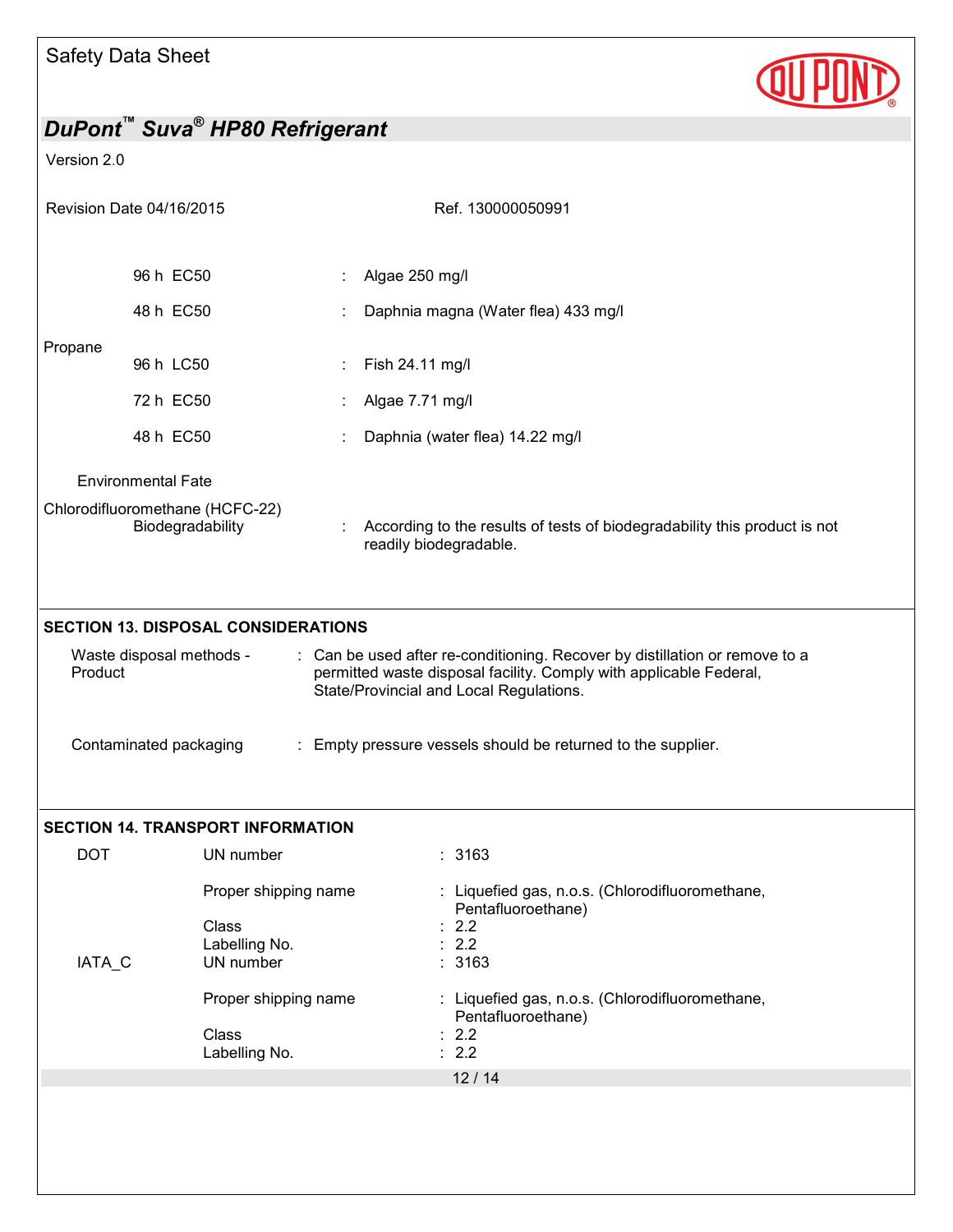

# *DuPont™ Suva® HP80 Refrigerant*  Version 2.0 Revision Date 04/16/2015 Revision Date 04/16/2015 IMDG UN number : 3163 Proper shipping name : LIQUEFIED GAS, N.O.S. (Chlorodifluoromethane, Pentafluoroethane) Class : 2.2 Labelling No. **SECTION 15. REGULATORY INFORMATION**  SARA 313 Regulated Chemical(s) : Chlorodifluoromethane PA Right to Know Regulated Chemical(s) : Substances on the Pennsylvania Hazardous Substances List present at a concentration of 1% or more (0.01% for Special Hazardous Substances): Propane, Chlorodifluoromethane NJ Right to Know Regulated Chemical(s) : Substances on the New Jersey Workplace Hazardous Substance List present at a concentration of 1% or more (0.1% for substances identified as carcinogens, mutagens or teratogens): Propane, Chlorodifluoromethane California Prop. 65 : Chemicals known to the State of California to cause cancer, birth defects or any other harm: none known **SECTION 16. OTHER INFORMATION**

® DuPont's registered trademark Before use read DuPont's safety information. For further information contact the local DuPont office or DuPont's nominated distributors.

Revision Date : 04/16/2015

The information provided in this Safety Data Sheet is correct to the best of our knowledge, information and belief at the date of its publication. The information given is designed only as a guidance for safe handling, use, processing, storage, transportation, disposal and release and is not to be considered a warranty or quality specification. The information relates only to the specific material designated and may not be valid for such material used in combination with any other materials or in any process, unless specified in the text.

Significant change from previous version is denoted with a double bar.